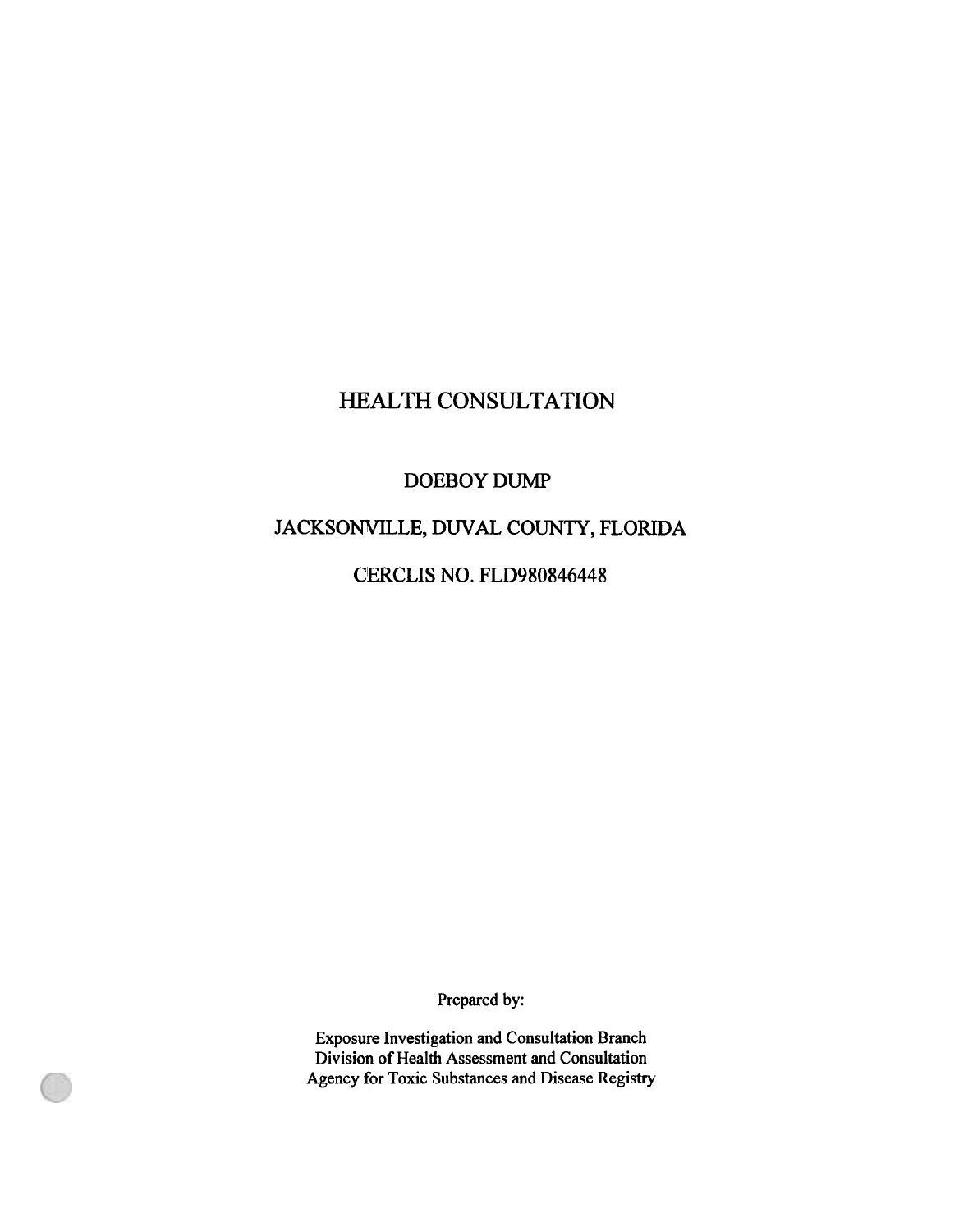## BACKGROUND AND STATEMENT OF ISSUES

The Agency for Toxic Substances and Disease Registry (ATSDR) was requested by the United States Environmental Protection Agency (EPA) to evaluate the human health significance of polychlorinated biphenyl (PCB) levels detected in fish collected from the Doeboy Dump site in Jacksonville, Florida.

The Doeboy Dump site is located near the intersection of Dina Road and 45<sup>th</sup> Street in Jacksonville. The dump is approximately 35 acres, which includes a borrow pit of about 5 acres and filled with water. The pit is connected to nearby Moncrief Creek by a drainage ditch. Wastes reportedly disposed of in the borrow pit or nearby include miscellaneous trash and debris, possible industrial wastes, incinerator residue, and buried drums. Area surrounding the site is urban and primarily residential. Residents have been observed fishing from the borrow pit and reportedly eat the fish caught there [1].

Under the direction of EPA, five fish samples were collected from the borrow pit (i.e., 4 mullet and one bass) in January 1999. Information regarding the size of the fish was not available. Fillets from the samples were analyzed for several PCB mixtures (i.e., Aroclor 1016, 1221, 1232, 1242, 1248, 1254, and 1260), pesticides, and metals.

Of the tested analytes, only Aroclor 1260 was consistently detected at levels above EP A screening values. Aroclor 1260 was detected in four of the five samples (three mullet and one bass). Concentrations in the four samples ranged from 0.44 to 0.91 mg/kg with a mean concentration of 0.64 mg/kg.

## DISCUSSION

PCBs are commonly found in fish tissues. However, there is limited information regarding average concentrations. A 1984 survey reported the geometric mean concentration of PCBs in fish (whole body) collected from 112 sites throughout the U.S. as 0.390 mg/kg  $[2]$ . It is reasonable to assume that current average PCB concentrations in fish would be lower since the production of PCBs was banned ip 1977. Also, the 1984 survey was based on whole fish specimens. Due to storage of PCBs in fat and other tissue which may not be included in a fillet sample, the PCB concentration in fillet samples would likely have been lower. Thus, the average PCB concentration of 0.64 mg/kg in fish collected from the borrow pit is likely increased from national averages since 1) PCB concentrations in the fillets are higher than 1984 national averages for whole fish; and 2) PCB concentrations in fish would be expected to have diminished since 1984.

While PCB levels may be elevateq in the fish samples, the health significance of this elevation is likely to be minimal in individuals who may consume these fish. The primary health effect which has been associated with PGB exposure is chloracne [3,4]. Chloracne is similar in appearance to acne in teens (acne vulgaris) and typically affects the facial areas.

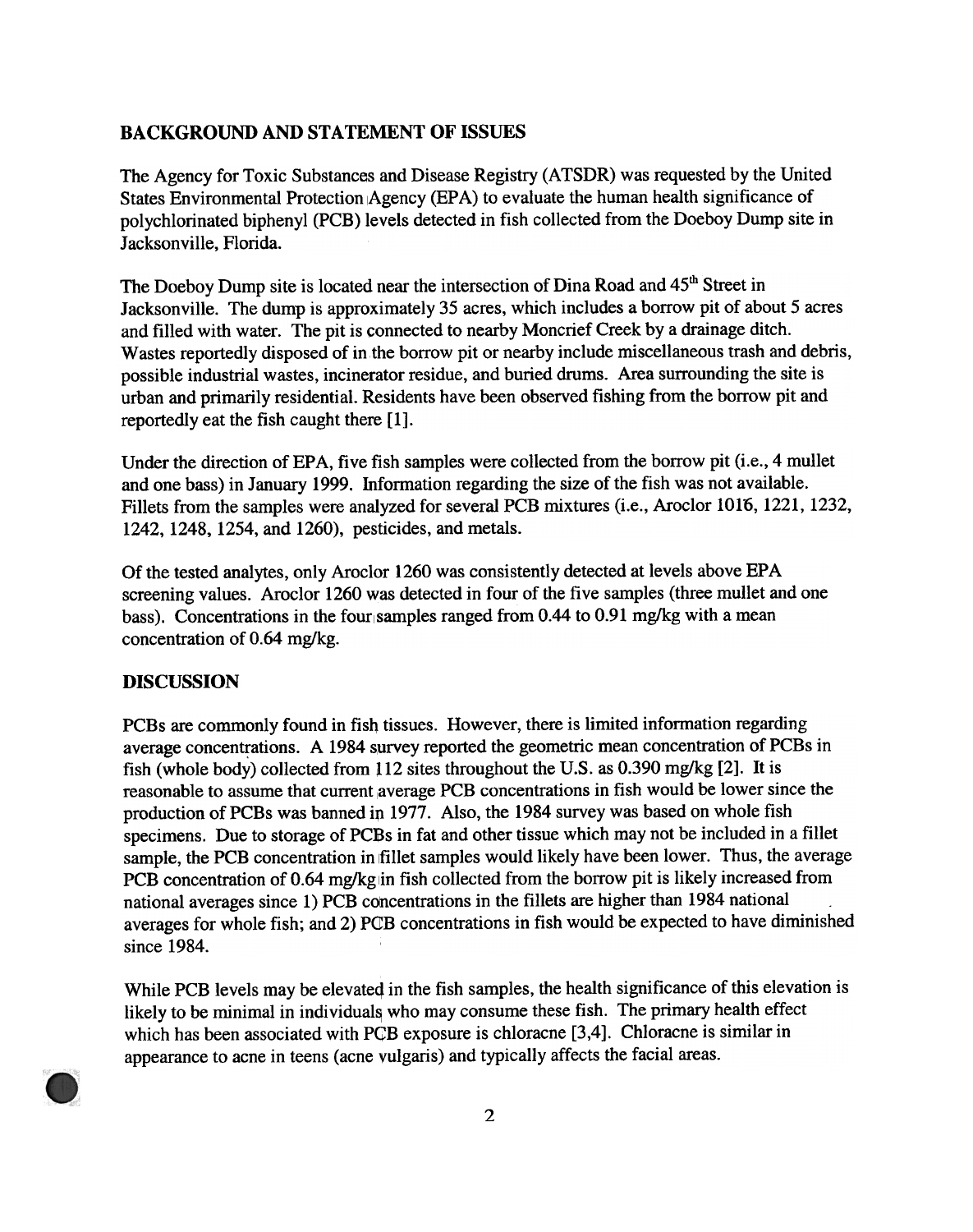Lesions usually appear several weeks to months after exposure and may be refractory to treatment. Chloracne attributed to PCBs has been associated primarily with high-level occupational exposures which would be considered much higher than those that might result from eating contaminated fish.

A precise dose-response model fpr development of chloracne from PCB exposure has not been developed [3]. Due to inconsistencies in dose-response relationships observed in exposed populations, some researchers have questioned whether chloracne is actually due to PCBs or coexposure to other contaminants  $[4]$ . Chloracne or other significant dermatologic conditions have not been associated with exposure to PCBs from eating contaminated fish [4].

A number of other non-cancer health endpoints have been investigated such as hepatic, cardiovascular, reproductive, or developmental effects. However, results have been inconsistent and inconclusive. Although PCBs have been classified by the EPA as B2 or probable human carcinogens based on animal studies, a definite association between PCB exposure and cancer in humans has not been established.' Studies of individuals occupationally exposed to high levels of PCBs have not shown a consistent relationship between PCB exposure and cancer [5].

PCB levels in fish samples from the borrow pit can also be compared with current Food and Drug Administration (FDA) recommendations for foods sold through interstate commerce. Tolerance levels are established by the FDA for a number of environmental contaminants, such as PCBs, which may be considered ubiquitous in the environment. FDA considers these levels sufficient for protection of the public health. The FDA tolerance level for all PCB mixture types in edible portions of fish excluding the head, scales, viscera, and inedible bones is  $2 \text{ mg/kg}$ . Tolerance levels for PCBs in other foods include 1.5 mg/kg in milk or dairy products and 3 mg/kg in poultry or red meat. The average PCB level in the fish samples from the borrow pit were approximately three times lower than FDA tolerance levels for PCBs in fish [6].

Health significance of PCBs in fish can also be examined through estimation of potential doses from consuming fish. The PCB dose from eating fish from the borrow pit can be estimated according to the following equation:

 $Dose = (IR)(C)/BW$ 

where:  $IR = ingestion rate (0.032 kg/day)$  $C =$  chemical concentration (mg/kg)  $BW = body weight (70 kg)$ 

This calculation assumes consumption of one 8 ounce or 227 gram fish fillet per week which equates to a fish ingestion rate of 32 grams/day. Assuming an average fish PCB concentration of 0.64 mg/kg results in a dose of 2.9 x  $10<sup>4</sup>$  mg/kg body weight per day.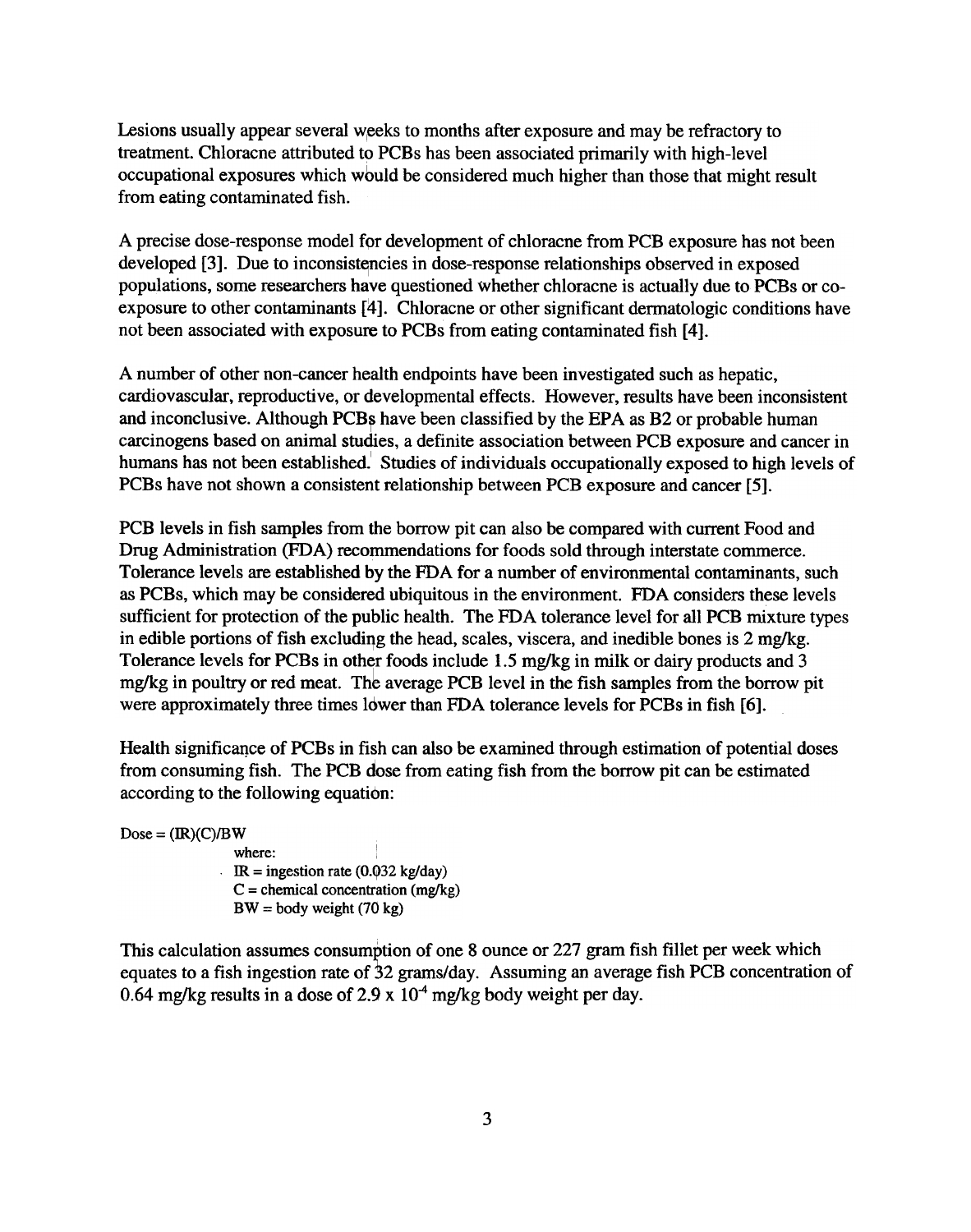This dose can be compared with EPA reference doses (RfDs) [7]. A chronic RfD is defined as an estimate (with an uncertainty spanning perhaps an order of magnitude or greater) of a daily exposure level for the human population, including sensitive subpopulations, that is likely to be without an appreciable risk of deleterious effects during a lifetime. Thus, doses which are less than the RfD are unlikely to be associated with any non-cancer health effects. Doses which exceed the RfD are not necessarily associated with adverse health effects but suggest more detailed analysis may be warranted.

Using the above exposure assumptions, the dose from eating fish at the average PCB concentration would exceed the EPA RfD for PCBs (Arochlor 1254) of 2 x  $10^{-5}$  mg/kg/day for non-cancer health effects. However, several factors suggest that PCB exposure in this population is likely to be much less based on the following: 1) The dose calculations assume anglers fish regularly and exclusively from the borrow pit. This would seem unlikely, particularly for a lifetime exposure scenario as would be assumed when comparing the dose to a chronic  $RfD$ ; 2) Calculations did not factor in the finding that PCBs were not detected in one of the fish samples at the limit of detection which wbuld further reduce the average dose; and 3) Calculations assume that the chemical concentration in freshly caught fish does not change when fish are cooked. Studies suggest that chemical concentrations in fish are decreased substantially during cooking. For example, PCB levels in fish may decrease by 20-68 percent or more depending on the lipid concentration of the fish and methods of cooking [8,9]. Adjustment for these assumptions would reduce the calculated dose downward towards the RfD. Such a dose would be unlikely to be associated with adverse health effects.

## ATSDR Child Health Initiative

ATSDR considers children in the evaluation of all exposures. ATSDR uses health guidelines that are protective for children and considers them as a special population which may be more sensitive than adults to chemical exposures. Due to body size, PCB doses in children on a per kilogram basis of body weight may be higher than adults for equivalent fish intakes. However, as discussed above, PCB doses from fish are unlikely to be associated with adverse health effects at these dose ranges. For comparison, FDA has also set a tolerance level for PCBs in infant foods of 0.2 mg/kg. PCB doses for children from occasional consumption of fish would likely result in PCB doses below those that might occur from ingestion of infant foods with a PCB concentration at the established guideline.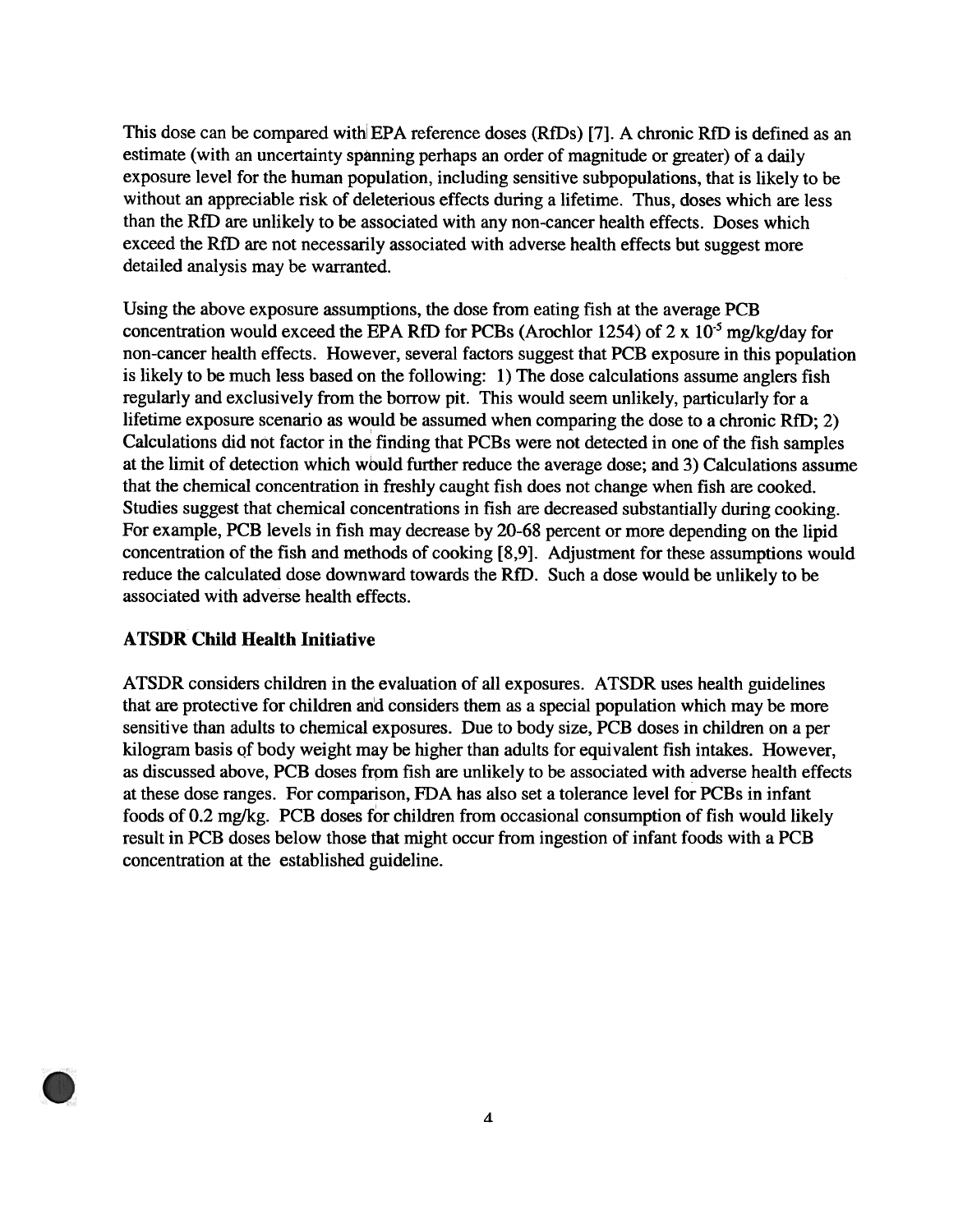#### CONCLUSIONS

PCB concentrations in fish samples collected from the borrow pit are elevated. However, the average PCB concentration is these samples was approximately three times lower than current FDA guidelines for PCB levels in fish. Occasional consumption of fish from the borrow pit at the measured PCB levels are unlikely to result in doses which would be associated with significant acute or chronic health effects.

Ingestion of mullet or bass from the borrow pit at the measured PCB levels is classified as a "no apparent public health hazard."

Data used in this consult was based on a relatively small number of fish samples and may not be representative of PCB levels in other fish or animal species present in the borrow pit.

#### RECOMMENDATIONS

Due to the limited number of fish and species which were tested, consideration should be given to testing additional fish samples including other species, such as catfish, if they are being consumed by anglers to further characterize PCB levels.

Based on available data, a fish advisory banning the consumption of fish from the borrow pit does not appear warranted at this time. However, until PCB levels in fish from the pit are better defined, consideration should be given to notifying individuals who may consume fish from the pit of the testing results. This information could include: 1) Elevated levels of PCBs have been detected in mullet and bass from the pit; 2) Levels detected thus far are below FDA guidelines for fish which you might purchase from a store and are unlikely to be associated with adverse health effects from occasional consumption; 3) Due to uncertainties regarding PCB levels in other species, it is recommended that consumption of fish from the pit be limited to one meal per month; and 4) Additional testing of other fish species from the pit is planned.

ATSDR will review additional data for other fish species as necessary.

Dal 1. Hente ZA.

David J. Hewitt, MD, MPH

Concurrence: Richard Canady, PhD